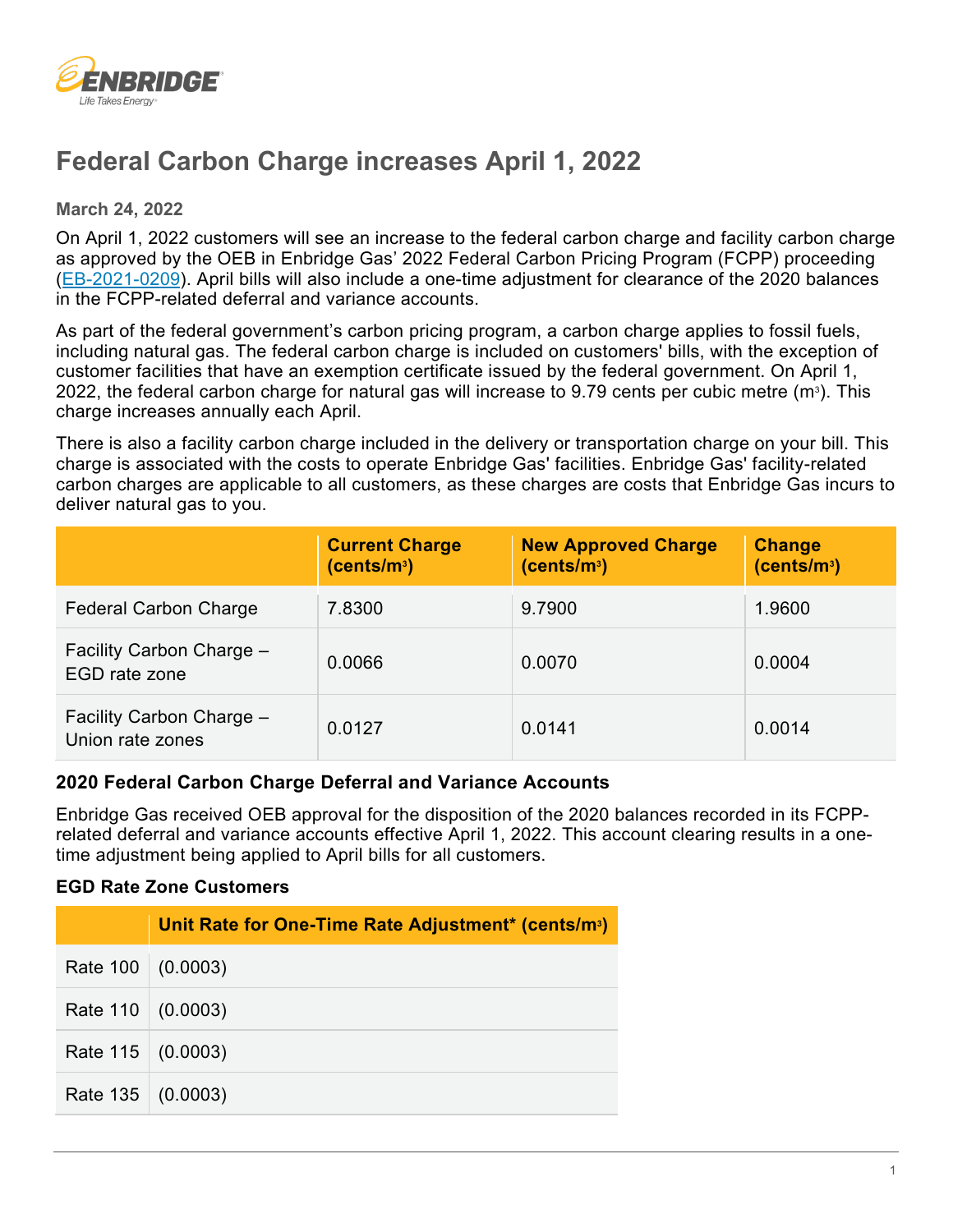

| Rate $145$ (0.0002)      |  |
|--------------------------|--|
| Rate $170 \mid (0.0003)$ |  |

\*recovered on customers' April 2022 bills and based on actual Jan. 1 to Dec. 31, 2020 volumes.

## **Union North Rate Zone Customers**

|                              | Unit Rate for One-Time Rate Adjustment* (cents/m <sup>3</sup> ) |
|------------------------------|-----------------------------------------------------------------|
| Rate 20 (0.0004)             |                                                                 |
| Rate $25 \, \vert \, 0.0100$ |                                                                 |
| Rate $100 \mid (0.0015)$     |                                                                 |

\*recovered on customers' April 2022 bills and based on actual Jan. 1 to Dec. 31, 2020 volumes.

## **Union South Rate Zone Customers**

|                      | Unit Rate for One-Time Rate Adjustment* (cents/m <sup>3</sup> ) |
|----------------------|-----------------------------------------------------------------|
| Rate M4              | 0.0004                                                          |
| Rate M5A             | 0.0250                                                          |
| Rate M7              | (0.0013)                                                        |
| Rate M9              | (0.0013)                                                        |
| Rate M <sub>10</sub> | 0.0355                                                          |
| Rate T1              | 0.0005                                                          |
| Rate T <sub>2</sub>  | (0.0012)                                                        |
| Rate T3              | 0.0007                                                          |

\*recovered on customers' April 2022 bills and based on actual Jan. 1 to Dec. 31, 2020 volumes.

Full details of this filing [\(EB-2021-0209\)](https://www.enbridgegas.com/about-enbridge-gas/regulatory) can be found on our website.

## **Enbridge Gas Receives Ontario Energy Board Approval for Rate Changes Effective April 1, 2022**

Enbridge Gas recently received approval from the Ontario Energy Board (OEB) for rate changes effective April 1, 2022 [\(EB-2022-0089\)](https://www.enbridgegas.com/about-enbridge-gas/regulatory). These changes were proposed to the OEB earlier this month as part of the Quarterly Rate Adjustment Mechanism (QRAM) and approved as filed.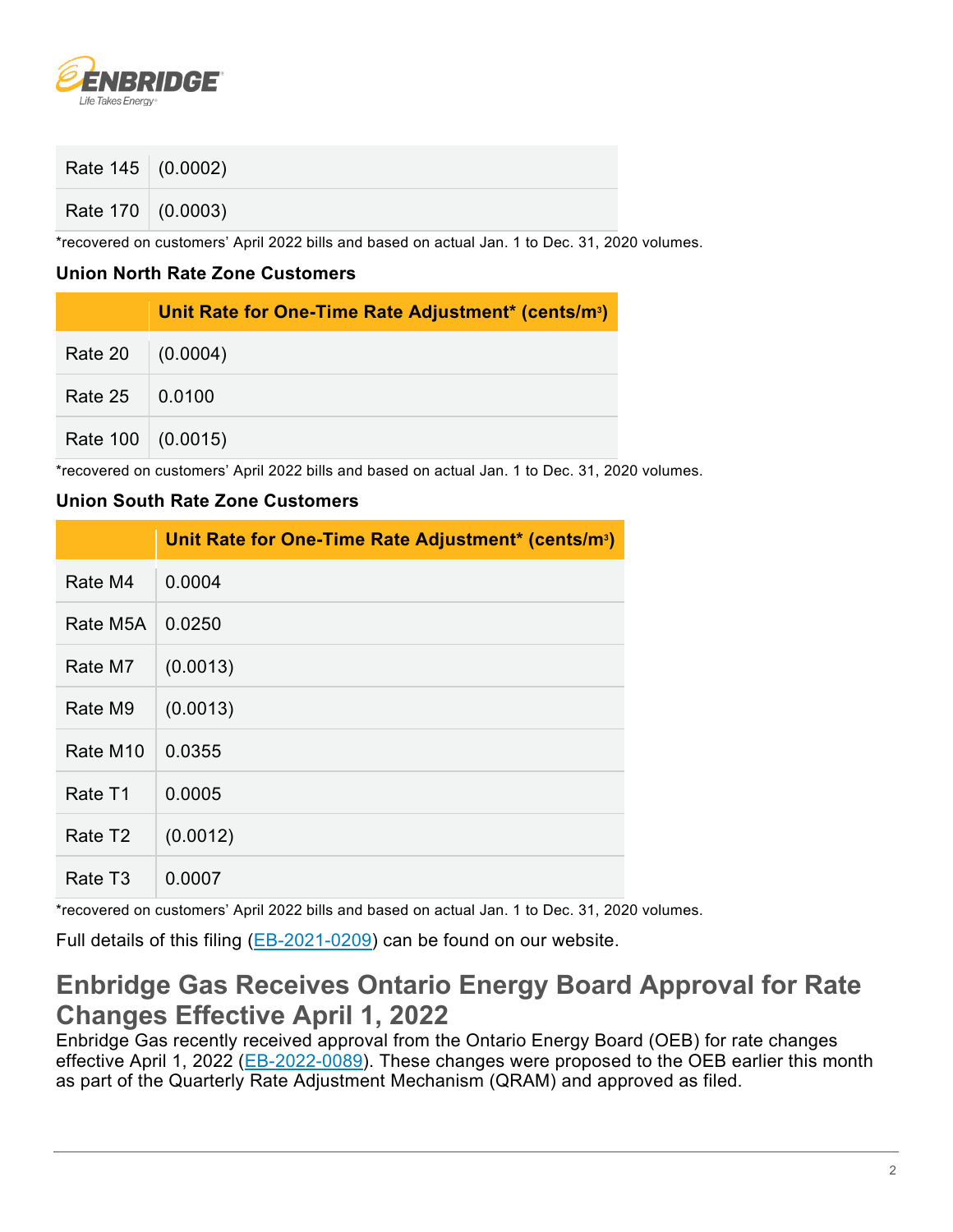

QRAM is the mechanism Enbridge Gas uses to review and adjust our rates for changes in natural gas prices. This is done every three months to reflect ongoing changes in the market price of natural gas and to adjust for the difference between the forecasted price of natural gas and actual price from prior periods.

In addition to updating rates in the Enbridge Gas Distribution (EGD) and Union rate zones in accordance with Enbridge Gas' Board-approved QRAM methodologies, April 1, 2022 rates will also reflect:

- an increase to the federal carbon charge and facility carbon charge as approved by the OEB in Enbridge Gas' 2022 Federal Carbon Pricing Program proceeding [\(EB-2021-0209\)](https://www.enbridgegas.com/about-enbridge-gas/regulatory), and
- the disposal of the 2020 deferral and variance account balances [\(EB-2021-0149\)](https://www.enbridgegas.com/about-enbridge-gas/regulatory). Clearance of these balances will result in a one-time delivery adjustment being applied to bills for all customers who received contract rate delivery services in 2020. For Union North rate zone customers, a one-time gas supply transportation adjustment will also be applied to the bills of customers whom Enbridge Gas provided upstream transportation services in 2020.

More information on the 2020 deferral and variance account balances can be found in our Feb. 11, [2022](https://www.enbridgegas.com/business-industrial/newsletters/energy-marketers) newsletter.

### **April 2022 QRAM**

### **Information for EGD Rate Zone Customers Utility Sales**

|                 | <b>Current Gas Supply</b><br><b>Commodity Charge (cents/m3)</b>                            | <b>New Approved Gas Supply</b><br><b>Commodity Charge (cents/m<sup>3</sup>)</b>          | <b>Change</b><br>(cents/m <sup>3</sup> ) |
|-----------------|--------------------------------------------------------------------------------------------|------------------------------------------------------------------------------------------|------------------------------------------|
| <b>Rate 100</b> | 16.7942                                                                                    | 18.3970                                                                                  | 1.6028                                   |
| <b>Rate 110</b> | 16.7349                                                                                    | 18.3378                                                                                  | 1.6029                                   |
| <b>Rate 115</b> | 16.7349                                                                                    | 18.3378                                                                                  | 1.6029                                   |
| <b>Rate 135</b> | 16.7423                                                                                    | 18.3452                                                                                  | 1.6029                                   |
| <b>Rate 145</b> | 16.7387                                                                                    | 18.3416                                                                                  | 1.6029                                   |
| <b>Rate 170</b> | 16.7349                                                                                    | 18.3378                                                                                  | 1.6029                                   |
|                 | <b>Current Cost Adjustment -</b><br><b>Gas Supply Component</b><br>(cents/m <sup>3</sup> ) | <b>New Approved Cost Adjustment</b><br>- Gas Supply Component<br>(cents/m <sup>3</sup> ) | <b>Change</b><br>(cents/m <sup>3</sup> ) |
| <b>Rate 100</b> | (2.2279)                                                                                   | (0.6397)                                                                                 | 1.5882                                   |
| <b>Rate 110</b> | (0.2927)                                                                                   | 1.4403                                                                                   | 1.7330                                   |
| <b>Rate 115</b> | (0.0305)                                                                                   | 1.7222                                                                                   | 1.7527                                   |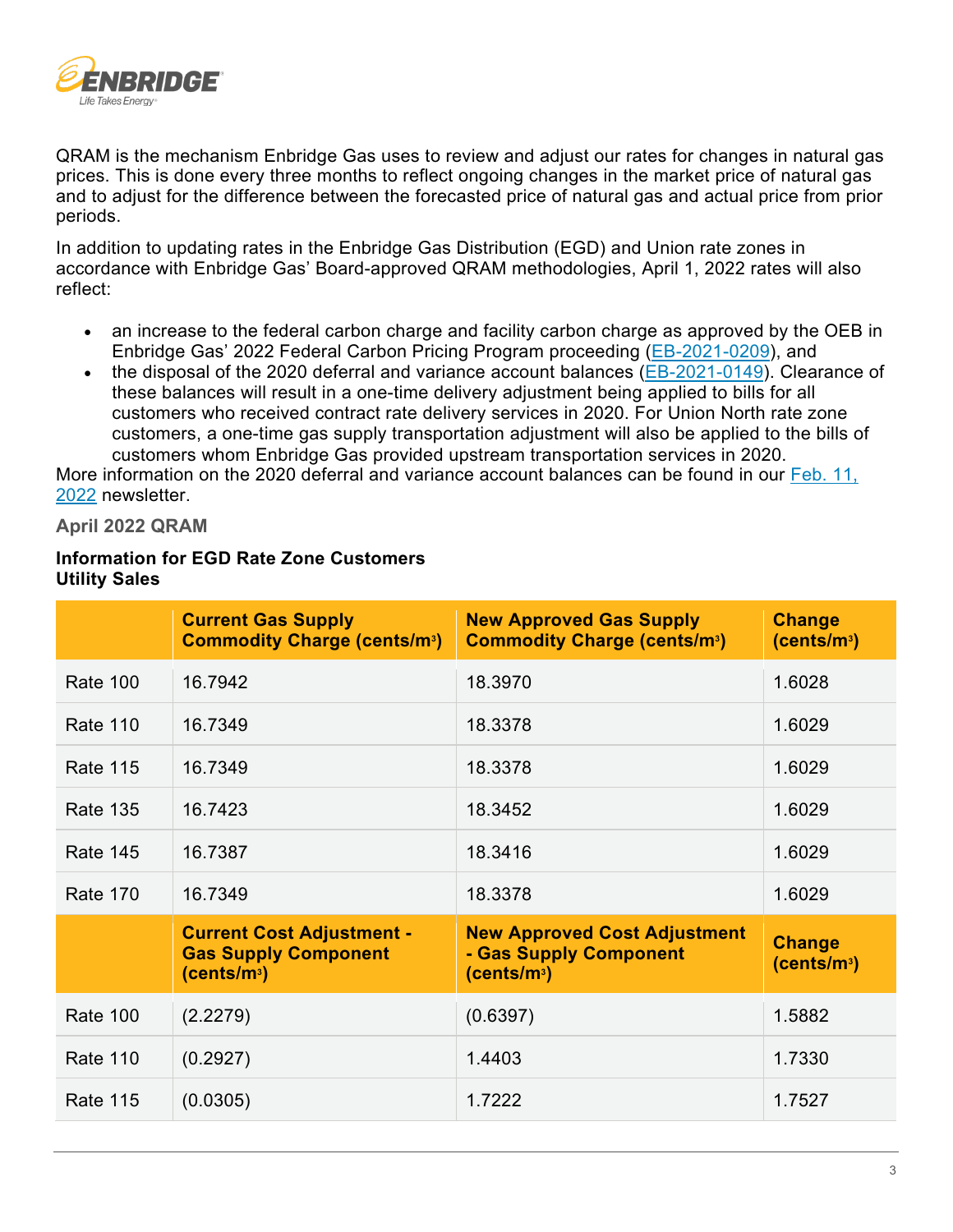

| <b>Rate 135</b> | (0.0305) | 1.7222   | 1.7527 |
|-----------------|----------|----------|--------|
| <b>Rate 145</b> | (1.7843) | (0.1630) | 1.6213 |
| <b>Rate 170</b> | (1.5655) | 0.0723   | 1.6378 |

## **Transportation Charges**

|                               | <b>Current Transportation</b><br>Charge (cents/m <sup>3</sup> ) | <b>New Approved</b><br><b>Transportation Charge</b><br>(cents/m <sup>3</sup> ) | <b>Change</b><br>(cents/m <sup>3</sup> ) |
|-------------------------------|-----------------------------------------------------------------|--------------------------------------------------------------------------------|------------------------------------------|
| Transportation to<br>Enbridge | 4.4511                                                          | 3.9258                                                                         | (0.5253)                                 |
| Transportation from<br>Dawn   | 0.9694                                                          | 0.9694                                                                         | 0.0000                                   |

## **Delivery Rates**

The following changes to delivery rates reflect quarterly updates to gas costs in delivery rates (unaccounted for gas). This can be found on the "Delivery" line of the invoice.

|                   | <b>Approved Delivery Rate Change (cents/m<sup>3</sup>)</b> |
|-------------------|------------------------------------------------------------|
| <b>Rate 100</b>   | 0.0016                                                     |
| Rate 110          | 0.0169                                                     |
| Rate 115   0.0166 |                                                            |
| Rate 135   0.0166 |                                                            |
| Rate 145   0.0173 |                                                            |
| <b>Rate 170</b>   | 0.0169                                                     |

\*Excludes approved changes reflecting the 2022 Federal Carbon Pricing Program application (EB-2021-0209).

## **Load Balancing Charges**

|                          | <b>Approved Load Balancing Rate Change (cents/m<sup>3</sup>)</b> |
|--------------------------|------------------------------------------------------------------|
| Rate 100 (0.1661)        |                                                                  |
| Rate $110   (0.0354)$    |                                                                  |
| Rate $115 \mid (0.0106)$ |                                                                  |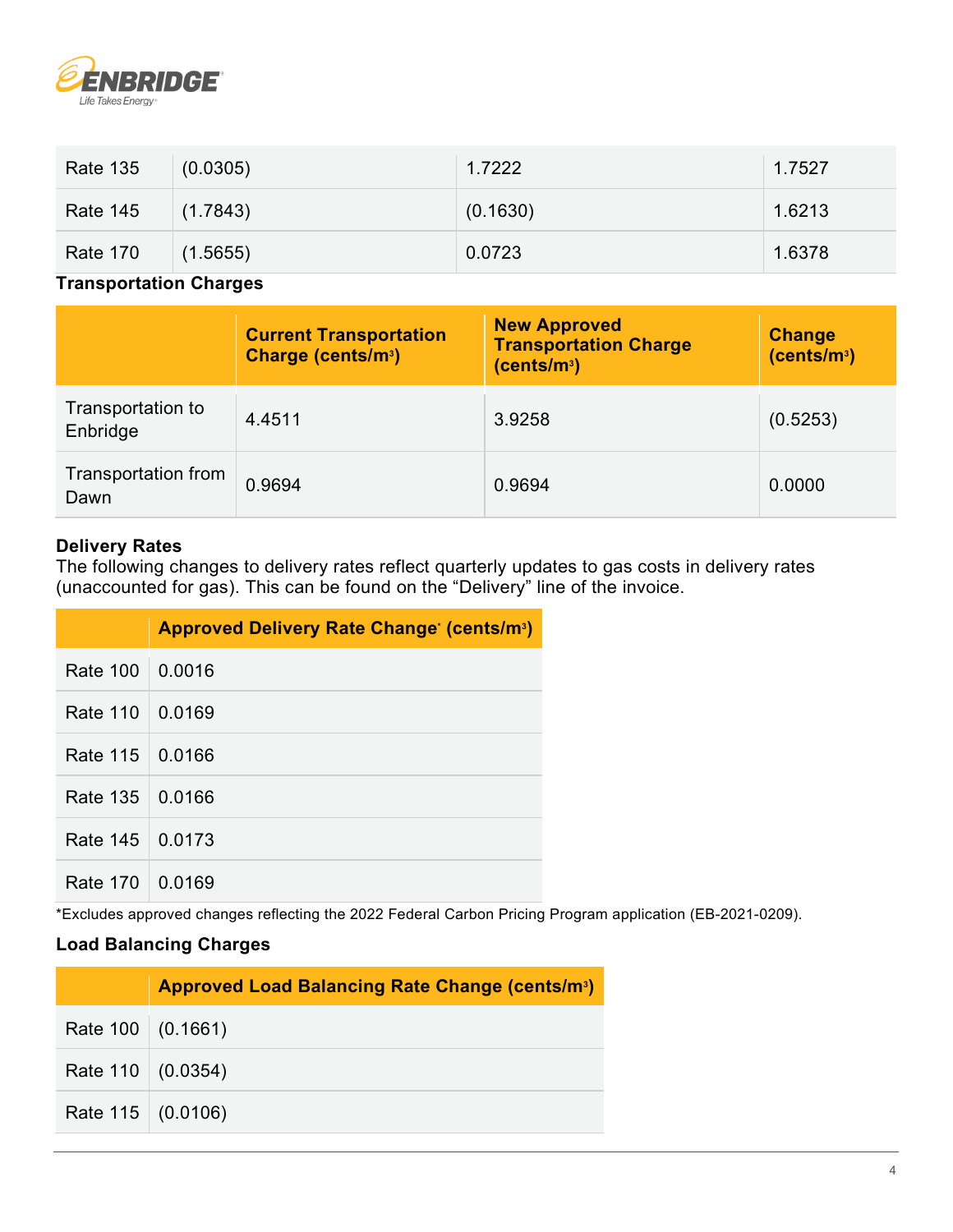

| Rate 135 0.0000   |  |
|-------------------|--|
| Rate 145 (0.0754) |  |
| Rate 170 (0.0338) |  |

General Service [Rate 6](https://www.enbridgegas.com/business-industrial/business/rates) will also be changing effective April 1, 2022. Customers can find current information on these rates on our website or in the notice included with their April bill.

#### **Information for Union North Rate Zone Customers Delivery Rates**

The following changes to delivery rates reflect quarterly updates to gas costs (compressor fuel, unaccounted for gas, and carrying costs of gas in inventory). This can be found on the "Delivery" line of the invoice.

|                        | <b>Approved Delivery Rate Change* (cents/m3)</b> |
|------------------------|--------------------------------------------------|
| Rate 20 $\big $ 0.0043 |                                                  |
| Rate 100 0.0001        |                                                  |

\*Excludes approved changes reflecting the 2022 Federal Carbon Pricing Program application (EB-2021-0209).

#### **Rate 01 and Rate 10 Customers**

[Rate 01](https://www.enbridgegas.com/residential/my-account/rates) and [Rate 10](https://www.enbridgegas.com/business-industrial/business/rates) will also be changing effective April 1, 2022. Customers can find current information on these rates on our website or in the notice included with their April bill.

#### **Balancing Transaction Fees**

Balancing transaction fees will be updated effective April 1, 2022. For current rates, please see the [Balancing Transaction Fee Schedule.](https://www.enbridgegas.com/-/media/Extranet-Pages/Business-and-industrial/Commercial-and-Industrial/Large-Volume-Rates-and-Services/Balancing-services/FeeSchedule.ashx?rev=cdd5a7b8f17b48e6a4e9b11685670084&hash=9E501A39377619CA651AB795B0A18F8E)

#### **Information for Union South Rate Zone Customers Utility Sales**

|                              | <b>Current Utility Sales</b><br>(cents/m <sup>3</sup> ) | <b>New Approved Utility Sales</b><br>(cents/m <sup>3</sup> ) | <b>Change</b><br>(cents/m <sup>3</sup> ) |
|------------------------------|---------------------------------------------------------|--------------------------------------------------------------|------------------------------------------|
| <b>Gas Commodity</b><br>Rate | 19.5945                                                 | 20.5311                                                      | 0.9366                                   |
| Gas - Price<br>Adjustment    | (1.5416)                                                | (0.3793)                                                     | 1.1623                                   |

## **Delivery Rates**

The following changes to delivery rates reflect quarterly updates to gas costs (compressor fuel, unaccounted for gas, and carrying costs of gas in inventory). This can be found on the "Delivery" line of the invoice.